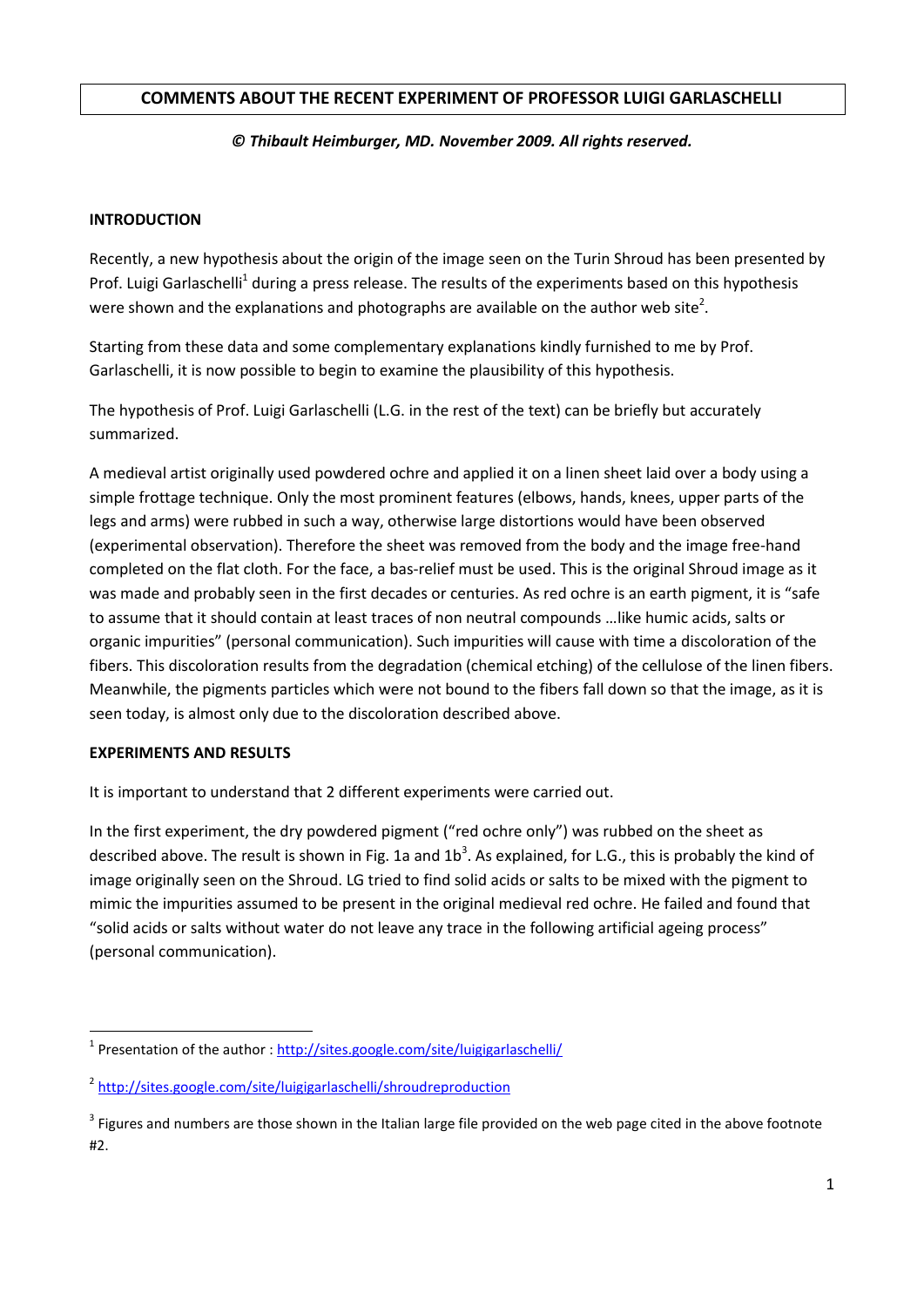Therefore, he tried another method (second experiment) with 1.2% of sulfuric acid in water mixed with a blue pigment (cobalt blue). He got a semi-fluid "paste" that he applied on the sheet in the same way. Then the colored sheet was artificially heated (3 hours, 140°C.) to mimic ageing and washed to remove the blue pigment. The lack of blue color after heating and washing shows that the resulting image is only due to the action of the diluted acid. The resulting image is shown in Fig.8 and 10.

LG concluded: "We have also shown that pigments containing traces of acidic compounds can be artificially aged after the rubbing step (by heating the cloth in an oven) in such a way that, when the pigment is washed away, an image is obtained having the expected characteristics as the Shroud of Turin. In particular, the image is a pseudo-negative, is fuzzy with half-tones, resides on the topmost fibers of the cloth, has some 3D embedded properties and does not fluoresce".

# **COMMENTS:**

It is important to recognize that, for the first time, an impressive entire Shroud-like image has been produced. However it is very difficult to comment and discuss the conclusions of the author.

Why? Because, if we try to truly understand the Shroud image, according to his image formation process hypothesis there should be some kind of mixture of his two different experiments.

The first experiment ("red ochre only") is supposed to show the spatial distribution of the color on the Shroud (after the removal of the dry pigment), while the second experiment is supposed to show the color and some physical characteristics (reflectance, lack of fluorescence) of the image resulting from the degradation of the cellulose by the non neutral impurities associated with the dry ochre pigment.

Why does L.G. think that the medieval forger used a dry powdered pigment and not a paint in its usual sense (pigment in a binder or alternatively in water)? Because he found that it is much easier to obtain a Shroud-like image than with a fluid mixture: "this would explain why the image is so fuzzy, with half-tones and different from a purely contact imprint" (personal communication). L.G. recognizes that it is a "drawback" of the method. "Rubbing slurry will not produce the same fuzzy results as rubbing a powder. If you compare the "ochre-only" image from my webpage and the "final reproduction" (done with acidic slurry), the differences are obvious".

I think that this interesting observation is much more than a simple "drawback" of the method.

Looking at the ochre-only image, it is true that the borders are more or less fuzzy (see for example the thighs after enlarging the photography). The image at large scale has well-defined borders but it is possible that the white color of the background contributes to this impression.

However, it is very doubtful that the Shroud image could be obtained with this method using a dry pigment for the following reasons:

- The Shroud was rolled and folded many times and most if not all the dry powder (and the impurities) would have been lost a long time before the chemical reactions between the acidic impurities and the cellulose could have produced the color. In addition, the powder should have been lost evenly in all the areas of the image which is doubtful: we should more probably see some kind of "patchy" image and not the continuous image of the Shroud;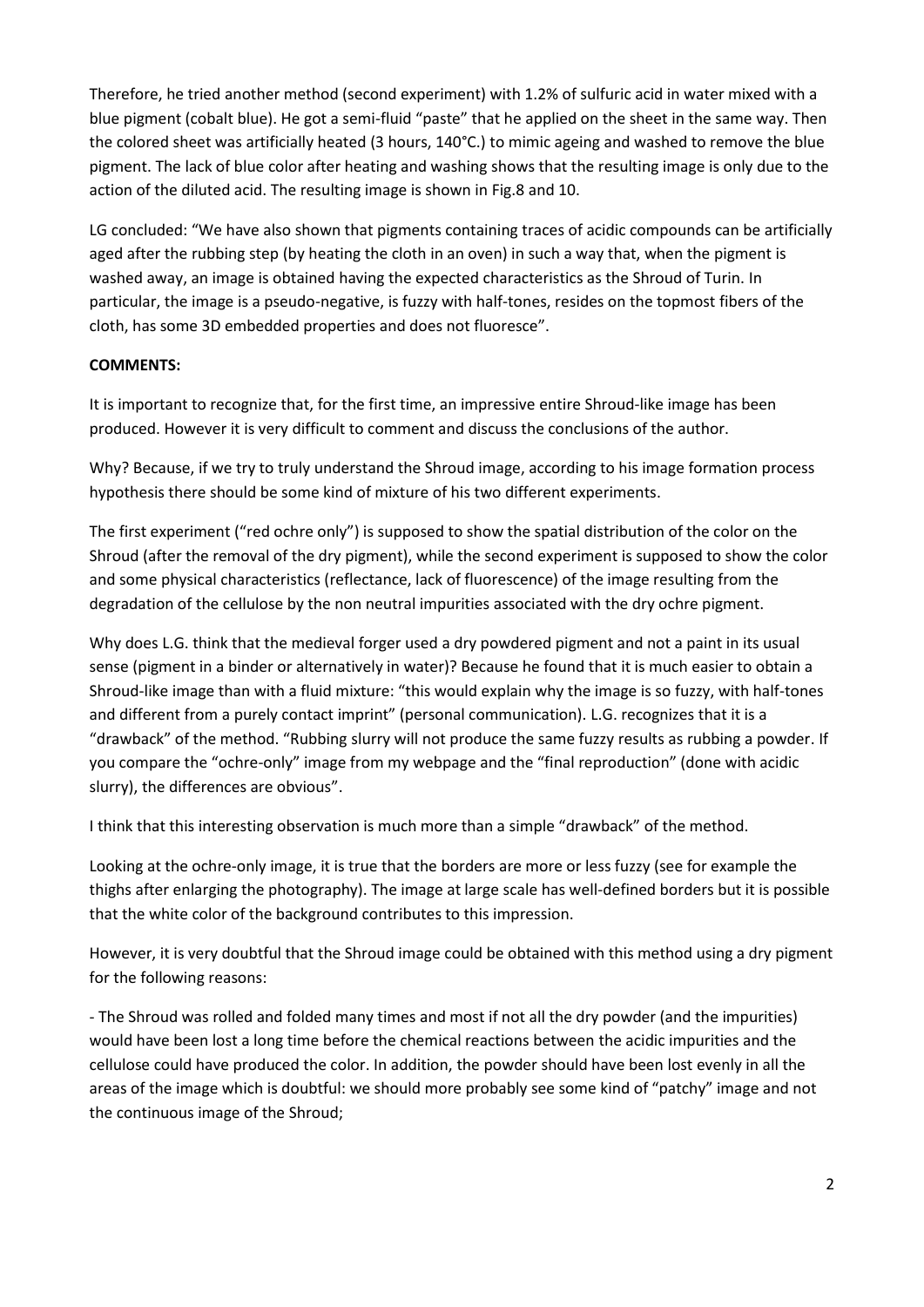- The fact that "solid acids or salts without water do not leave any trace in the (..) artificial ageing step" cast a strong doubt about the possibility for traces of solid impurities to leave any color on the sheet in the conditions of normal ageing at ambient temperature within decades or even centuries. At least the testimony of the Poor Clarisses who performed the 1534 restoration strongly suggests that the Shroud image had at the time the same color and the same "ghostly" character than the image as seen today. It is much more likely that the chemical reactions that are supposed to give the discoloration can not occur at all in solid phase.

- Even if the dry powder method gives some kind of fuzzy image with half-tones, this is only true for the large structures like the arms and the legs. If one looks closely at the "ochre-only" image, it is obvious that the half-tones and the fuzzy borders are much less evident or even absent in the areas corresponding to small structures and non-contact areas like the fingers and the face. In fact, it is not a surprise because all the previous attempts that have used the same "bas-relief" method failed to reproduce this fundamental characteristic of the Shroud: the extraordinary detailed correlation between the luminance level and the relief of a highly realistic visage. The only 3-D photography available seems to be that of the "final reproduction" (second experiment), Fig.5, but there is no doubt that its characteristics might be essentially the same than those of the 3D properties of the ochre-only image. It is not a true 3D: it is almost only made of "flat plateau" (contact) and "valleys" (no contact) with abrupt "vertical cliffs" between them. To the contrary, the Shroud has true 3D properties, i.e. fine variations of the "altitude". The well-known 3D image of the face of the Shroud image shown in Fig.4 is the first one obtained with the famous VP8. But since this time, thanks to the progress of the digitalized image processing (also after the removing of the effect of the "bands" which "hides" the lateral parts of the image of the face), many other 3D pictures of the Shroud image have been obtained.

To illustrate what I mean, I show bellow some examples:

- Fig. A is another example of Shroud-like image obtained in July 2005 through a bas-relief method similar to that used by LG (dry powder on a bas-relief), shown in the French "science et Vie" Journal.

- Fig. B is the 3D rendering kindly furnished by Christophe Mignot (Engineer in physical sciences, specialized in Image processing and 3D analysis) who used his professional software "MountainsMap".

- Fig. C is the Shroud image after elimination of the weave, the blood stains and the water stain using different filters

- Fig. D is the final 3D rendering in exactly the same conditions as Fig. B. It is important to notice that no information has been added during the whole process.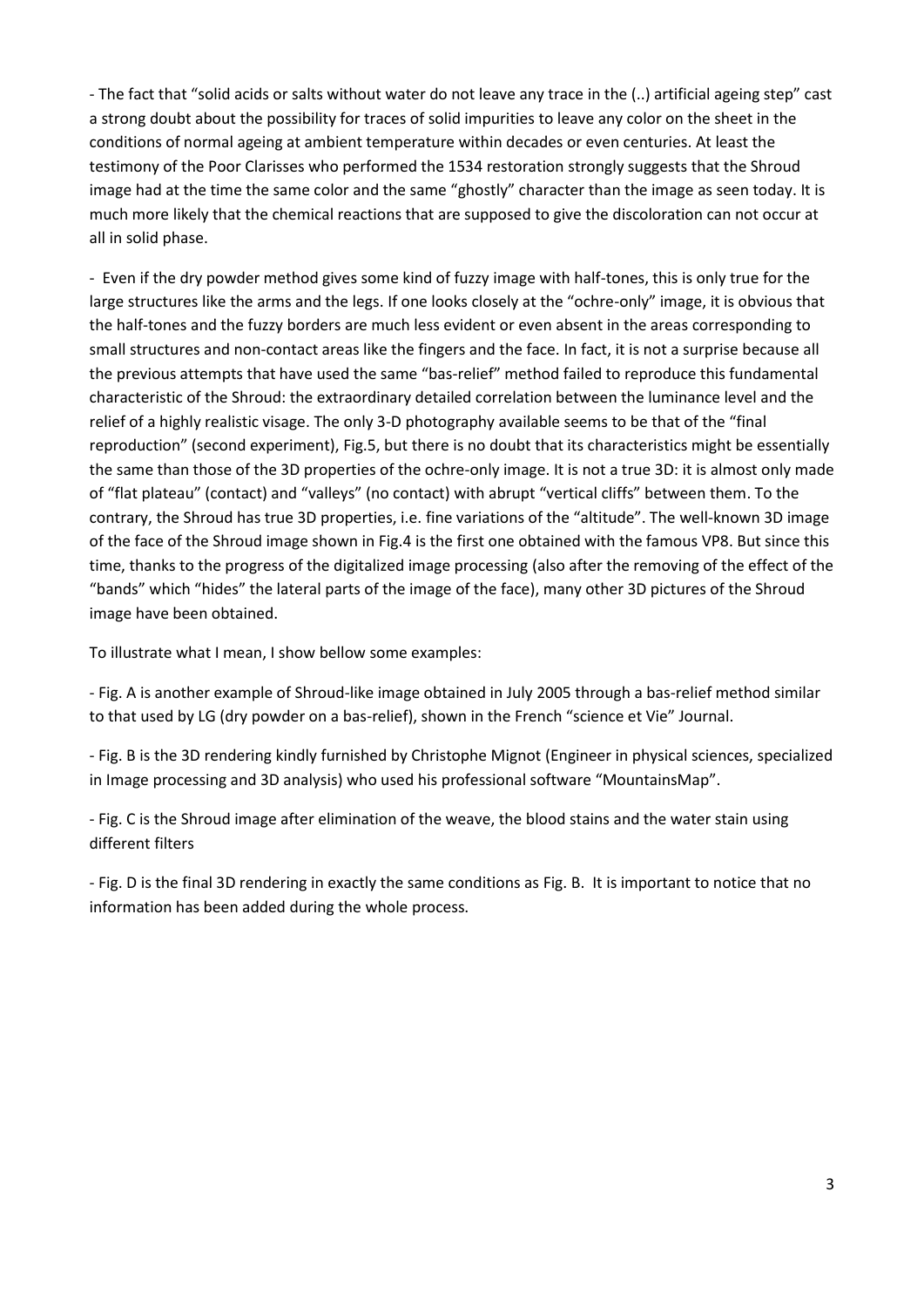











We must realize that the "modern artists and researchers" (including LG), know that they have to work in such a way that they have to produce a Shroud-like image with these properties (half-tones and the related true 3D characteristics). Up to know they all failed. What is the probability for a medieval forger, who obviously could not have in mind these properties, to produce by chance an image having these properties? Probably about 0%. In other words, this method does not work in practice although it could work in theory.

We turn now to the second experiment described above which gives the final result (Fig. 3, 5, 8 and 10 in L.G. Italian paper). One must recognize that it is up to now the best Shroud-like image never produced.

Beyond the resemblance, there are many positive points in this attempt to reproduce the Shroud image: the author implicitly agrees with some of the most fundamental results of the STURP: the image color, as it is now, comes from a chemical discoloration of the fibers and not mainly from pigments particles. L.G.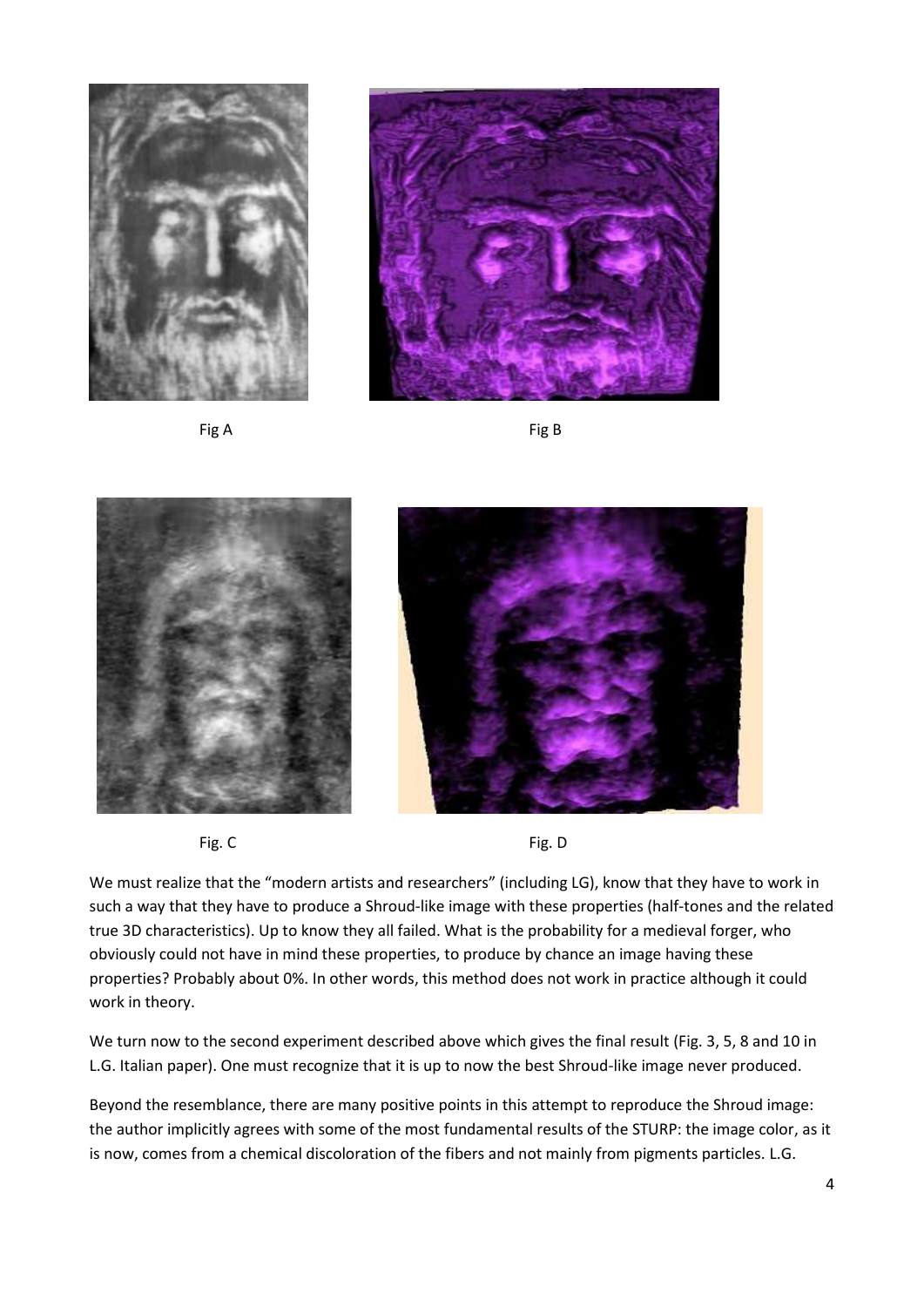image color results from some kind of chemical acidic degradation of the cellulose of the fibers which is very similar to the dehydration/oxidation of the STURP findings. Of course the difference is that L.G. thinks that this color results from impurities associated to red ochre pigment particles, i.e. in the context of a "paint" after the natural removal of the pigment.

The design of the experiment is so that the final color is only due to the action of the acid contained in its experimental mixture. Because the chemistry of the Shroud-like image and that of the real shroud image are very similar, the lack of fluorescence and the similarity of the color and of the reflectance spectra are not surprising.

Let us now examine the results:



Fig. E: Top left: L.G. experiment. Top right: The Turin Shroud

Bottom left: detail of the LG "shroud image" (nose and cheek). Bottom right: detail of the same area on the Turin Shroud.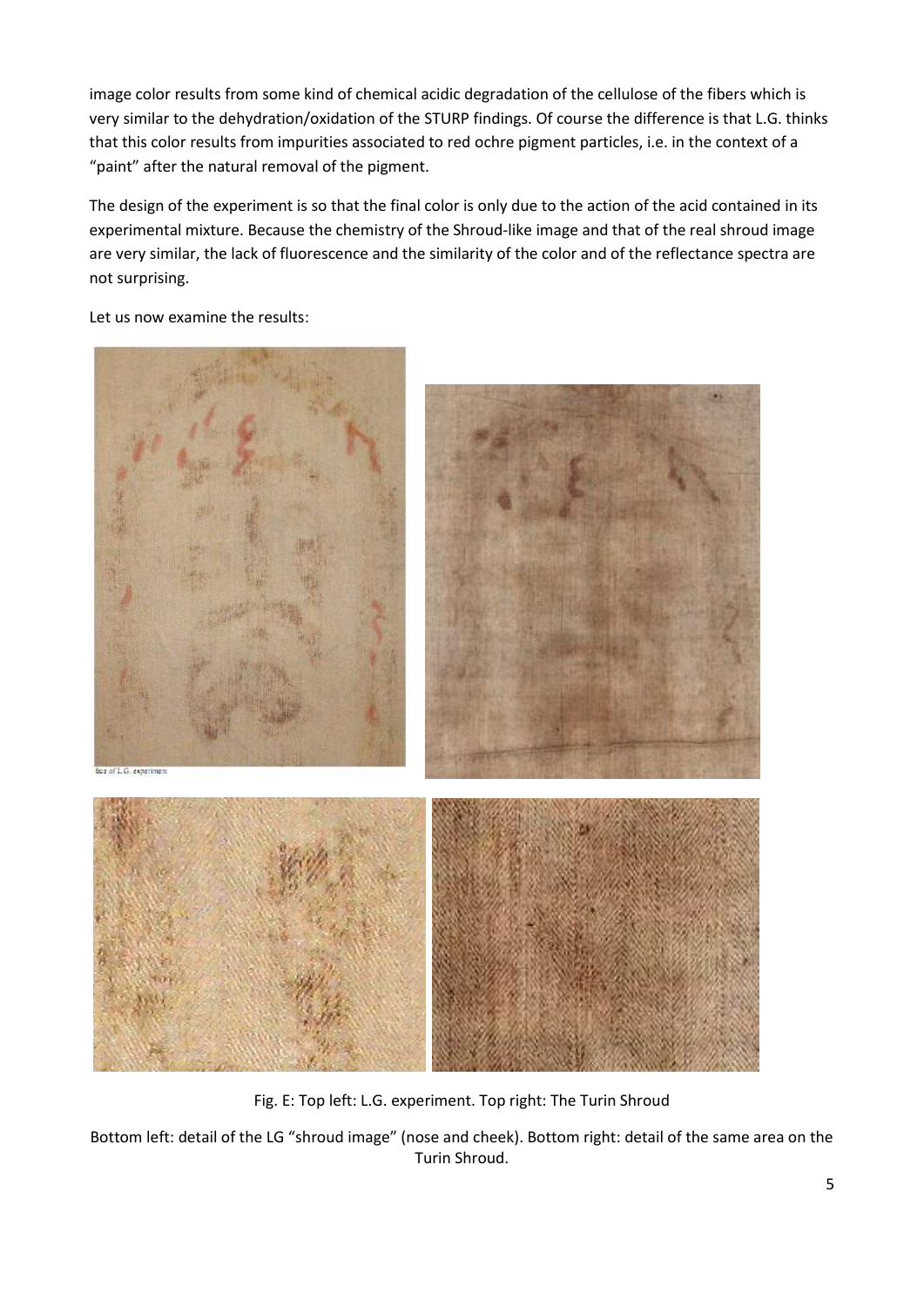The difference is obvious: the LG pseudo-shroud image is made of accumulations of more or less dark stains without any half-tones and again no color at all in non-contact areas (here between the nose and the cheek for example). The Shroud shows exactly the opposite properties.

The properties shown here by the pseudo-shroud are fundamental properties of the method: "frottage". This is also shown by the high percentage of saturated pixels. In 2002, Fanti and Moroni<sup>4</sup> have shown that the percentage of saturated pixels in an experiment of Joe Nickel very similar to that of L.G. (iron oxide powder with traces of sulfuric acid on a bas-relief on which a sheet was then laid and rubbed with cotton wool) was 60% (+/- 5%) while the percentage for the Shroud face is 23% (+/-5%).



Let us now compare the results at thread level:

 $\overline{a}$ 

Fig. F: color at thread level in L.G. second experiment (contrast enhanced).

 $<sup>4</sup>$  G. Fanti and M. Moroni: "Comparison of luminance between face of Turin Shroud Man and experimental results".</sup> The Journal of Imaging Sciences and Technology. Vol.46, N°2, March/April 2002.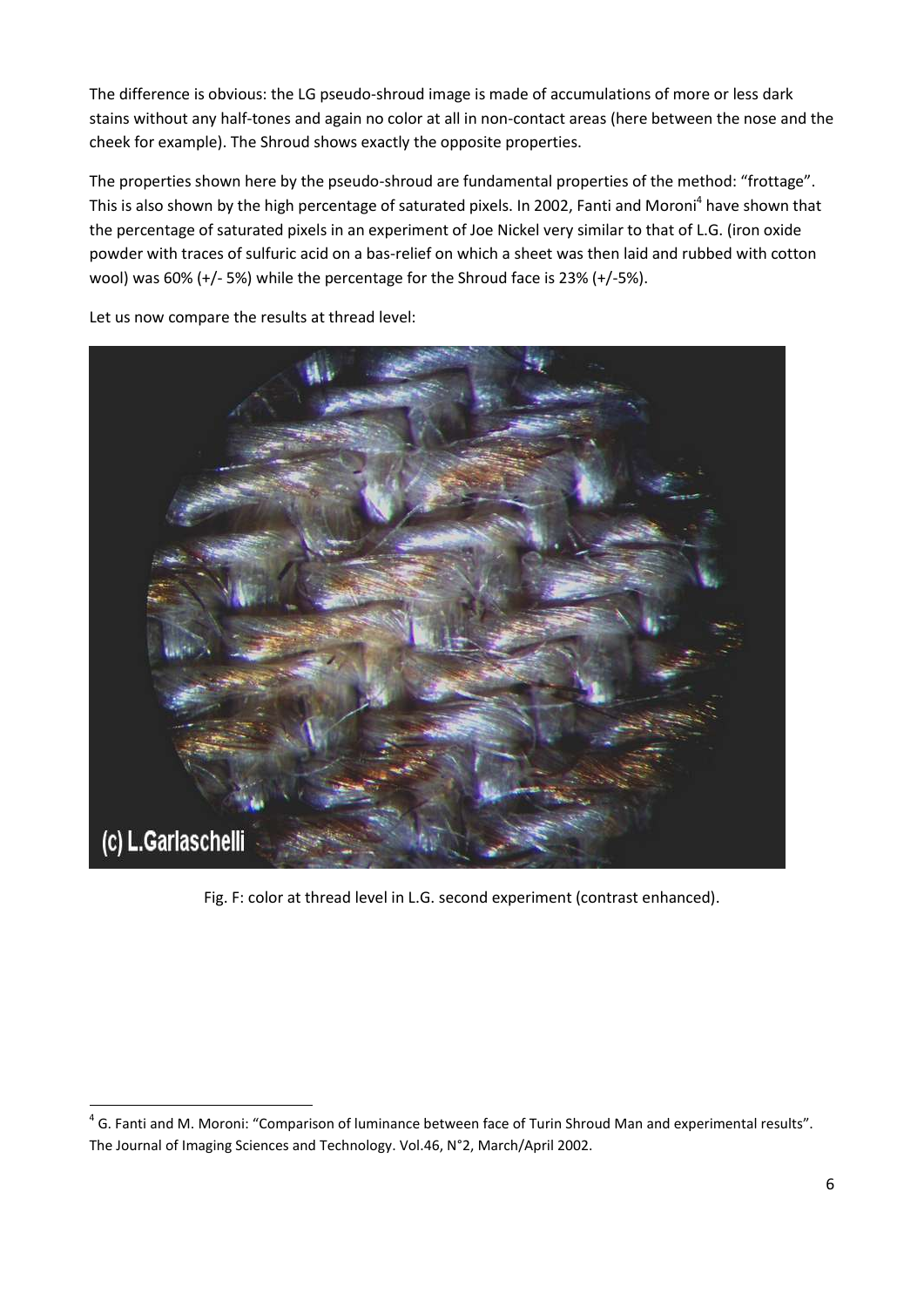

Fig. G: ME 13. Rust on the Shroud resulting from a contact with a tack in 1978 © Mark Evans 1978/Barrie Schwortz.



Fig. H: ME 16: Shroud image (foot), contrast enhanced © Mark Evans 1978 /Barrie Schwortz.

Here again, the difference is clear. The L.G. image resembles a contact image (see Fig. G for comparison) while the Shroud image is not. The hue of the L.G. image is clearly the result (at least on some threads) of differences in the color itself while the color seen on the shroud is essentially the same (shading results from different numbers of colored fibers per unit area: areal density).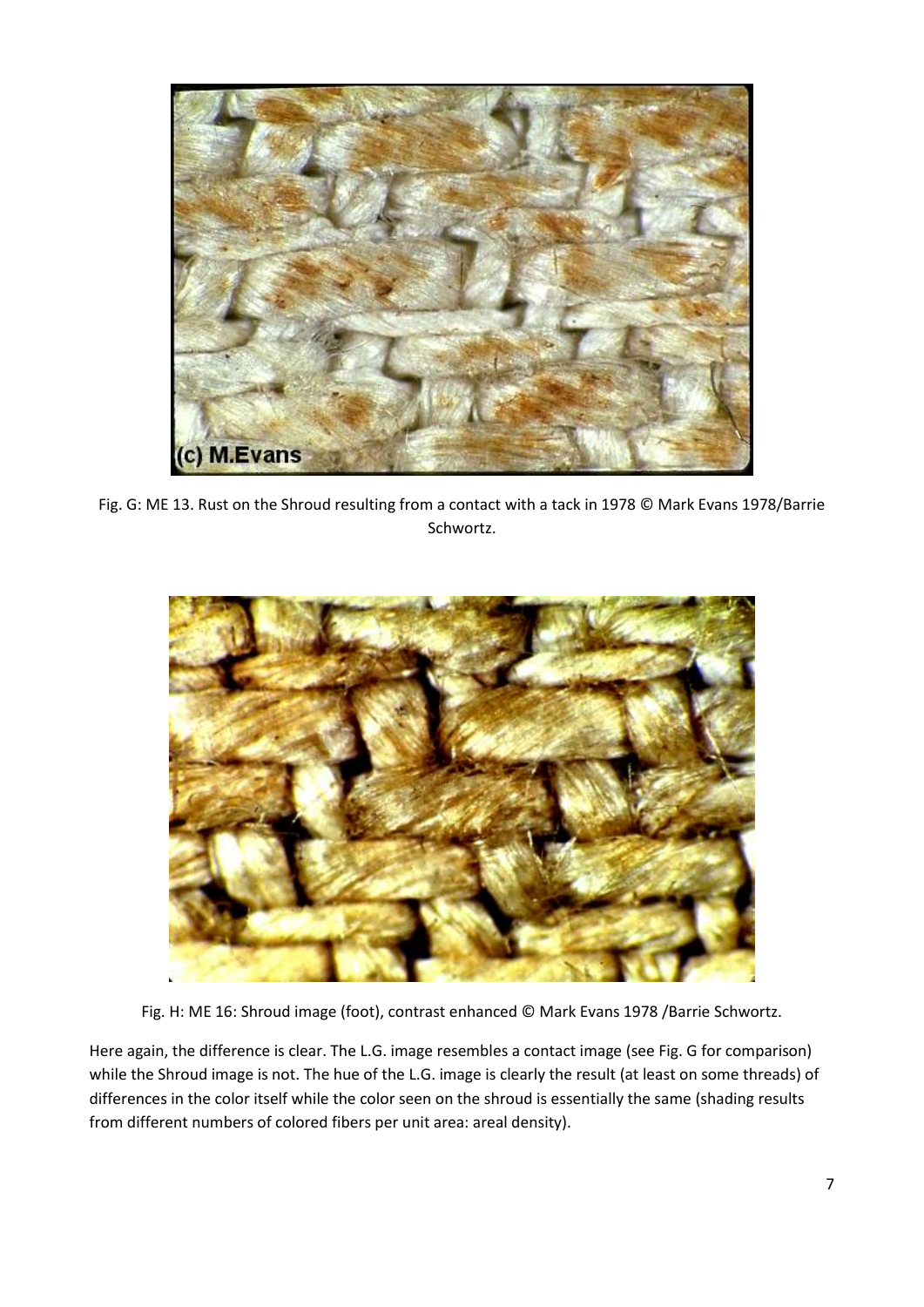At fiber level: unfortunately, we have no image of colored fibers from L.G. experiment under the microscope. However, it is also doubtful that the color distribution on L.G. fibers resembles that seen on the body-image fibers of the Shroud. If the color results from a chemical reaction between impurities associated with a pigment and the fibers, we have to assume that the color is more or less spatially distributed as the pigment is.



Fig. I: Left: colored image fiber on the Shroud. Right: distribution of pigment particles on an artifact (ferric oxide). Courtesy Giulio Fanti.

Therefore, it is difficult to imagine that the color in L.G. hypothesis could be uniformly distributed all around and along the fiber as a very thin coating. To the contrary, we have to assume that we might see some kind of many tiny colored patches. However it is only a hypothesis.

There are many other debatable claims in the Italian paper of L.G. that will not be discussed here, except, briefly, the question of the blood. L.G.. wrote: "I have absolutely not tackled the problem of blood stains (…)" (personal communication). At least, it should have been interesting to try to know why and how the artist could have painted the "blood" before the image (it is proved that there is no image color under the blood) and how one could explain the presence of a fluorescent halo (not seen with the naked eyes) around his "blood stains". ("The stains are not fluorescent and have no halo" L.G., personal communication).

# **CONCLUSION:**

L.G. concluded: "We have also shown that pigments containing traces of acidic compounds can be artificially aged after the rubbing step (…) in such a way that, when the pigment is washed away, an image is obtained having the expected characteristics as the Shroud of Turin. In particular the image is pseudonegative, is fuzzy with half-tones, resides on the top-most fibers of the cloth, has some 3D embedded properties and does not fluoresce".

I think to the contrary that the image has none of these characteristics (except negativity and nonfluorescence). L.G. used a sophisticated method and a new interesting hypothesis, and he got the best Shroud-like image today. It is interesting to notice that even so, the properties of his image remain in fact very far from the fundamental properties of the Shroud image.